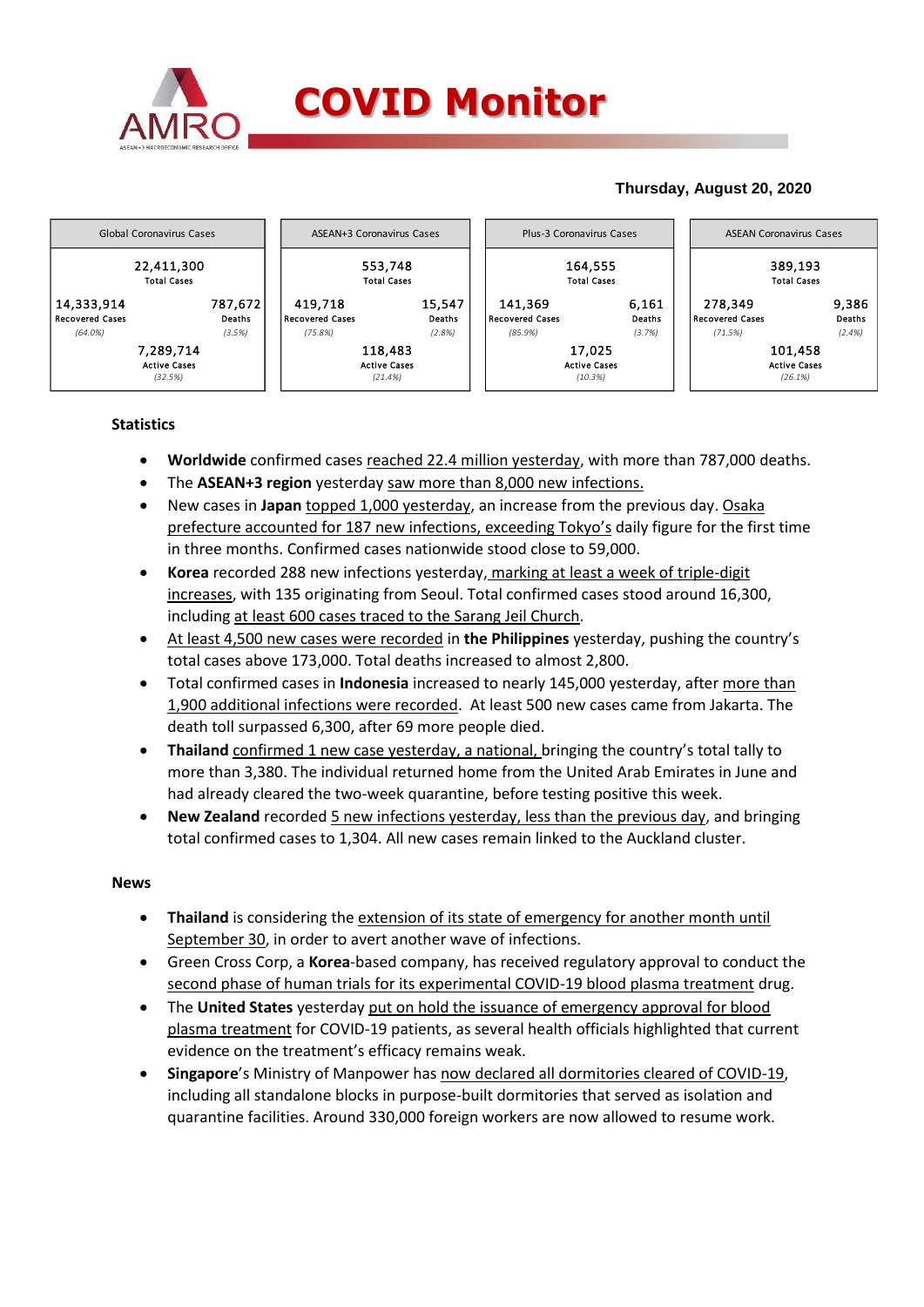

Overview of Confirmed COVID-19 Cases

| Rate $(%)2$<br><b>Deaths</b><br>Rate (%)<br>Cases<br>per 1M Pop.<br>$(7-day avg)^1$<br>Cases<br>Cases<br><b>Deaths</b><br>Cases<br>Population<br>Cases<br>Recovered<br>Global<br>22,411,300<br>274,346<br>19,250<br>787,672<br>6,764<br>3.5<br>14,333,914<br>64.0<br>7,289,714<br>1.2<br>ASEAN+3<br>553,748<br>8,009<br>211<br>1.5<br>15,547<br>192<br>2.8<br>419,718<br>118,483<br>75.8<br>144<br>3.7<br>Plus-3<br>164,555<br>1,413<br>0.9<br>6,161<br>15<br>141,369<br>85.9<br>17,025<br>ASEAN<br>6,596<br>67<br>177<br>389,193<br>1.7<br>9,386<br>2.4<br>278,349<br>71.5<br>101,458<br>China<br>$\overline{7}$<br>$-10$<br>84,895<br>60<br>0.0<br>4,634<br>$\mathsf 0$<br>5.5<br>79,741<br>93.9<br>520<br>0.0<br>26<br>$\,1\,$<br>1.6<br>4,586<br>601<br>3.4<br>$-10$<br>0.6<br>72<br>3,779<br>735<br>Hong Kong, China<br>82.4<br>173<br>58,728<br>1,092<br>8.7<br>1.9<br>1,148<br>13<br>2.0<br>43,786<br>74.6<br>13,794<br>467<br>Japan<br>5.5<br>288<br>-9<br>1.8<br>307<br>1.9<br>1,976<br>Korea<br>16,346<br>314<br>$1\,$<br>14,063<br>86.0<br>144,945<br>229<br>537<br>1,902<br>7.0<br>1.3<br>6,346<br>69<br>98,657<br>39,942<br>Indonesia<br>4.4<br>68.1<br>16<br>0.5<br>9<br>$\mathbf 0$<br>Malaysia<br>9,235<br>278<br>0.2<br>125<br>1.4<br>8,925<br>96.6<br>185<br>$-178$<br>173,774<br>4,561<br>2,795<br>108<br>57,498<br>Philippines<br>1,579<br>41.4<br>2.7<br>1.6<br>113,481<br>65.3<br>56,031<br>93<br>16.3<br>$-7$<br>0.2<br>27<br>0<br>0.0<br>3,194<br>Singapore<br>9,827<br>52,810<br>94.3<br>3,382<br>50<br>$\mathbf 1$<br>0.0<br>-4<br>0.0<br>58<br>$\mathbf 0$<br>3,199<br>125<br>Thailand<br>1.7<br>94.6<br>317<br>2.2<br>$\mathbf{1}$<br>143<br>$\mathbf{1}$<br>$\mathbf{1}$<br>0.7<br>3<br>$\mathbf 0$<br>2.1<br>139<br>97.2<br>Brunei Darussalam<br>0<br>$\mathbf 0$<br>$20\,$<br>273<br>16<br>0.0<br>0.0<br>$\mathbf 0$<br>0.0<br>253<br>92.7<br>Cambodia<br>$\mathbf 0$<br>0<br>0.0<br>$\pmb{0}$<br>19<br>3<br>Lao PDR<br>22<br>3<br>0.0<br>0<br>0.0<br>$\mathbf 0$<br>86.4<br>0<br>55<br>394<br>$\overline{7}$<br>18<br>0.3<br>18<br>333<br>Myanmar<br>4.8<br>6<br>1.5<br>84.5<br>$-1$<br>994<br>10<br>5<br>0.1<br>0.5<br>26<br>$\mathbf 0$<br>533<br>435<br>2.6<br>53.6<br>Vietnam<br>582<br>79,479<br>6,901<br>50.5<br>219<br>0.7<br>9,969<br>10<br>12.5<br>18,078<br>51,432<br>Belgium<br>22.7<br>242,650<br>3,733<br>30,302<br>12.5<br>72,408<br>29.8<br>139,963<br>France<br>Ĭ.<br>$\sim$<br>229,706<br>166<br>9,249<br>89.0<br>16,003<br>2,768<br>1,586<br>19.1<br>0.7<br>8<br>4.0<br>204,454<br>Germany<br>$\overline{7}$<br>255,278<br>642<br>10.7<br>241<br>0.3<br>35,412<br>Italy<br>4,238<br>13.9<br>204,506<br>15,360<br>80.1<br>$\overline{7}$<br>66,218<br>38.1<br>78<br>6,204<br>Netherlands<br>3,832<br>658<br>9.4<br>1.0<br>$\sim$<br>$\overline{\phantom{a}}$<br>370,867<br>1,557<br>28,797<br>127<br>53,521<br>Spain<br>7,913<br>6,671<br>142.3<br>1.8<br>7.8<br>150,376<br>40.5<br>36.0<br>114<br>5.1<br>33,500<br>3,264<br>Switzerland<br>38,760<br>4,482<br>311<br>0.8<br>1,996<br>4<br>86.4<br>$-2,149$<br>17<br>14.5<br>United Kingdom<br>323,008<br>4,803<br>831<br>12.4<br>0.3<br>46,791<br>÷.<br>3,456,652<br>16,353<br>233.2<br>1,514<br>1,212<br>3.2<br>Brazil<br>49,298<br>1.4<br>111,100<br>2,801,931<br>81.1<br>543,621<br>$-542$<br>125,408<br>324<br>8.6<br>9,095<br>5<br>7.3<br>4,754<br>Canada<br>3,316<br>0.3<br>111,559<br>89.0<br>Chile<br>390,037<br>20,045<br>60.7<br>$-171$<br>10,578<br>32<br>364,285<br>15,174<br>1,182<br>0.3<br>2.7<br>93.4<br>537,031<br>286<br>707<br>10.9<br>40,175<br>Mexico<br>4,226<br>5,792<br>45.6<br>58,481<br>438,375<br>$1.1$<br>81.6<br>549,321<br>7,828<br>2,281<br>26,658<br>177<br>Peru<br>16,735<br>238.5<br>1.4<br>4.9<br>377,453<br>68.7<br>145,210<br>4,075<br>0.9<br><b>United States</b><br>5,500,409<br>16,615<br>47,155<br>142.4<br>172,805<br>1,346<br>1,925,049<br>35.0<br>3,402,555<br>3.1<br>24,236<br>247<br>31<br>Australia<br>933<br>9.5<br>463<br>13<br>1.9<br>15,247<br>8,526<br>1.0<br>62.9<br>5,100<br>2,836,925<br>2,071<br>69,672<br>50.9<br>2.5<br>53,866<br>978<br>1.9<br>2,096,664<br>686,395<br>India<br>73.9<br>350,279<br>2,444<br>59<br>20,125<br>5.7<br>302,528<br>27,626<br>4,163<br>29.0<br>0.7<br>153<br>86.4<br>Iran<br>0.5<br>747,802<br>171,313<br>935,066<br>6,378<br>4,790<br>32.7<br>72<br>15,951<br>115<br>1.7<br>80.0<br>Russia<br>39.2<br>$-46$<br>3,506<br>36<br>1.2<br>25,089<br>Saudi Arabia<br>302,686<br>8,707<br>1,363<br>0.5<br>274,091<br>90.6<br>1,658<br>159<br>South Africa<br>596,060<br>9,981<br>3,916<br>65.6<br>0.7<br>12,423<br>2.1<br>491,441<br>82.4<br>92,196 | Economy | <b>Total</b> | Cases per 1M | <b>New</b> | <b>New Cases</b> | <b>New Cases</b> | ∆New | ∆% New | <b>Total</b> | <b>New</b> | <b>Fatality</b> | <b>Total</b> | Recovery | <b>Active</b> |
|--------------------------------------------------------------------------------------------------------------------------------------------------------------------------------------------------------------------------------------------------------------------------------------------------------------------------------------------------------------------------------------------------------------------------------------------------------------------------------------------------------------------------------------------------------------------------------------------------------------------------------------------------------------------------------------------------------------------------------------------------------------------------------------------------------------------------------------------------------------------------------------------------------------------------------------------------------------------------------------------------------------------------------------------------------------------------------------------------------------------------------------------------------------------------------------------------------------------------------------------------------------------------------------------------------------------------------------------------------------------------------------------------------------------------------------------------------------------------------------------------------------------------------------------------------------------------------------------------------------------------------------------------------------------------------------------------------------------------------------------------------------------------------------------------------------------------------------------------------------------------------------------------------------------------------------------------------------------------------------------------------------------------------------------------------------------------------------------------------------------------------------------------------------------------------------------------------------------------------------------------------------------------------------------------------------------------------------------------------------------------------------------------------------------------------------------------------------------------------------------------------------------------------------------------------------------------------------------------------------------------------------------------------------------------------------------------------------------------------------------------------------------------------------------------------------------------------------------------------------------------------------------------------------------------------------------------------------------------------------------------------------------------------------------------------------------------------------------------------------------------------------------------------------------------------------------------------------------------------------------------------------------------------------------------------------------------------------------------------------------------------------------------------------------------------------------------------------------------------------------------------------------------------------------------------------------------------------------------------------------------------------------------------------------------------------------------------------------------------------------------------------------------------------------------------------------------------------------------------------------------------------------------------------------------------------------------------------------------------------------------------------------------------------------------------------------------------------------------------------------------------------------------------------------------------------------------------------------------------------------------------------------------------------------------------------------------------------------------------------------------------------------------------------------------------------------------------------------------------------------------------------------------------------------------------------------------------------------------------------------------------------|---------|--------------|--------------|------------|------------------|------------------|------|--------|--------------|------------|-----------------|--------------|----------|---------------|
|                                                                                                                                                                                                                                                                                                                                                                                                                                                                                                                                                                                                                                                                                                                                                                                                                                                                                                                                                                                                                                                                                                                                                                                                                                                                                                                                                                                                                                                                                                                                                                                                                                                                                                                                                                                                                                                                                                                                                                                                                                                                                                                                                                                                                                                                                                                                                                                                                                                                                                                                                                                                                                                                                                                                                                                                                                                                                                                                                                                                                                                                                                                                                                                                                                                                                                                                                                                                                                                                                                                                                                                                                                                                                                                                                                                                                                                                                                                                                                                                                                                                                                                                                                                                                                                                                                                                                                                                                                                                                                                                                                                                                                      |         |              |              |            |                  |                  |      |        |              |            |                 |              |          |               |
|                                                                                                                                                                                                                                                                                                                                                                                                                                                                                                                                                                                                                                                                                                                                                                                                                                                                                                                                                                                                                                                                                                                                                                                                                                                                                                                                                                                                                                                                                                                                                                                                                                                                                                                                                                                                                                                                                                                                                                                                                                                                                                                                                                                                                                                                                                                                                                                                                                                                                                                                                                                                                                                                                                                                                                                                                                                                                                                                                                                                                                                                                                                                                                                                                                                                                                                                                                                                                                                                                                                                                                                                                                                                                                                                                                                                                                                                                                                                                                                                                                                                                                                                                                                                                                                                                                                                                                                                                                                                                                                                                                                                                                      |         |              |              |            |                  |                  |      |        |              |            |                 |              |          |               |
|                                                                                                                                                                                                                                                                                                                                                                                                                                                                                                                                                                                                                                                                                                                                                                                                                                                                                                                                                                                                                                                                                                                                                                                                                                                                                                                                                                                                                                                                                                                                                                                                                                                                                                                                                                                                                                                                                                                                                                                                                                                                                                                                                                                                                                                                                                                                                                                                                                                                                                                                                                                                                                                                                                                                                                                                                                                                                                                                                                                                                                                                                                                                                                                                                                                                                                                                                                                                                                                                                                                                                                                                                                                                                                                                                                                                                                                                                                                                                                                                                                                                                                                                                                                                                                                                                                                                                                                                                                                                                                                                                                                                                                      |         |              |              |            |                  |                  |      |        |              |            |                 |              |          |               |
|                                                                                                                                                                                                                                                                                                                                                                                                                                                                                                                                                                                                                                                                                                                                                                                                                                                                                                                                                                                                                                                                                                                                                                                                                                                                                                                                                                                                                                                                                                                                                                                                                                                                                                                                                                                                                                                                                                                                                                                                                                                                                                                                                                                                                                                                                                                                                                                                                                                                                                                                                                                                                                                                                                                                                                                                                                                                                                                                                                                                                                                                                                                                                                                                                                                                                                                                                                                                                                                                                                                                                                                                                                                                                                                                                                                                                                                                                                                                                                                                                                                                                                                                                                                                                                                                                                                                                                                                                                                                                                                                                                                                                                      |         |              |              |            |                  |                  |      |        |              |            |                 |              |          |               |
|                                                                                                                                                                                                                                                                                                                                                                                                                                                                                                                                                                                                                                                                                                                                                                                                                                                                                                                                                                                                                                                                                                                                                                                                                                                                                                                                                                                                                                                                                                                                                                                                                                                                                                                                                                                                                                                                                                                                                                                                                                                                                                                                                                                                                                                                                                                                                                                                                                                                                                                                                                                                                                                                                                                                                                                                                                                                                                                                                                                                                                                                                                                                                                                                                                                                                                                                                                                                                                                                                                                                                                                                                                                                                                                                                                                                                                                                                                                                                                                                                                                                                                                                                                                                                                                                                                                                                                                                                                                                                                                                                                                                                                      |         |              |              |            |                  |                  |      |        |              |            |                 |              |          |               |
|                                                                                                                                                                                                                                                                                                                                                                                                                                                                                                                                                                                                                                                                                                                                                                                                                                                                                                                                                                                                                                                                                                                                                                                                                                                                                                                                                                                                                                                                                                                                                                                                                                                                                                                                                                                                                                                                                                                                                                                                                                                                                                                                                                                                                                                                                                                                                                                                                                                                                                                                                                                                                                                                                                                                                                                                                                                                                                                                                                                                                                                                                                                                                                                                                                                                                                                                                                                                                                                                                                                                                                                                                                                                                                                                                                                                                                                                                                                                                                                                                                                                                                                                                                                                                                                                                                                                                                                                                                                                                                                                                                                                                                      |         |              |              |            |                  |                  |      |        |              |            |                 |              |          |               |
|                                                                                                                                                                                                                                                                                                                                                                                                                                                                                                                                                                                                                                                                                                                                                                                                                                                                                                                                                                                                                                                                                                                                                                                                                                                                                                                                                                                                                                                                                                                                                                                                                                                                                                                                                                                                                                                                                                                                                                                                                                                                                                                                                                                                                                                                                                                                                                                                                                                                                                                                                                                                                                                                                                                                                                                                                                                                                                                                                                                                                                                                                                                                                                                                                                                                                                                                                                                                                                                                                                                                                                                                                                                                                                                                                                                                                                                                                                                                                                                                                                                                                                                                                                                                                                                                                                                                                                                                                                                                                                                                                                                                                                      |         |              |              |            |                  |                  |      |        |              |            |                 |              |          |               |
|                                                                                                                                                                                                                                                                                                                                                                                                                                                                                                                                                                                                                                                                                                                                                                                                                                                                                                                                                                                                                                                                                                                                                                                                                                                                                                                                                                                                                                                                                                                                                                                                                                                                                                                                                                                                                                                                                                                                                                                                                                                                                                                                                                                                                                                                                                                                                                                                                                                                                                                                                                                                                                                                                                                                                                                                                                                                                                                                                                                                                                                                                                                                                                                                                                                                                                                                                                                                                                                                                                                                                                                                                                                                                                                                                                                                                                                                                                                                                                                                                                                                                                                                                                                                                                                                                                                                                                                                                                                                                                                                                                                                                                      |         |              |              |            |                  |                  |      |        |              |            |                 |              |          |               |
|                                                                                                                                                                                                                                                                                                                                                                                                                                                                                                                                                                                                                                                                                                                                                                                                                                                                                                                                                                                                                                                                                                                                                                                                                                                                                                                                                                                                                                                                                                                                                                                                                                                                                                                                                                                                                                                                                                                                                                                                                                                                                                                                                                                                                                                                                                                                                                                                                                                                                                                                                                                                                                                                                                                                                                                                                                                                                                                                                                                                                                                                                                                                                                                                                                                                                                                                                                                                                                                                                                                                                                                                                                                                                                                                                                                                                                                                                                                                                                                                                                                                                                                                                                                                                                                                                                                                                                                                                                                                                                                                                                                                                                      |         |              |              |            |                  |                  |      |        |              |            |                 |              |          |               |
|                                                                                                                                                                                                                                                                                                                                                                                                                                                                                                                                                                                                                                                                                                                                                                                                                                                                                                                                                                                                                                                                                                                                                                                                                                                                                                                                                                                                                                                                                                                                                                                                                                                                                                                                                                                                                                                                                                                                                                                                                                                                                                                                                                                                                                                                                                                                                                                                                                                                                                                                                                                                                                                                                                                                                                                                                                                                                                                                                                                                                                                                                                                                                                                                                                                                                                                                                                                                                                                                                                                                                                                                                                                                                                                                                                                                                                                                                                                                                                                                                                                                                                                                                                                                                                                                                                                                                                                                                                                                                                                                                                                                                                      |         |              |              |            |                  |                  |      |        |              |            |                 |              |          |               |
|                                                                                                                                                                                                                                                                                                                                                                                                                                                                                                                                                                                                                                                                                                                                                                                                                                                                                                                                                                                                                                                                                                                                                                                                                                                                                                                                                                                                                                                                                                                                                                                                                                                                                                                                                                                                                                                                                                                                                                                                                                                                                                                                                                                                                                                                                                                                                                                                                                                                                                                                                                                                                                                                                                                                                                                                                                                                                                                                                                                                                                                                                                                                                                                                                                                                                                                                                                                                                                                                                                                                                                                                                                                                                                                                                                                                                                                                                                                                                                                                                                                                                                                                                                                                                                                                                                                                                                                                                                                                                                                                                                                                                                      |         |              |              |            |                  |                  |      |        |              |            |                 |              |          |               |
|                                                                                                                                                                                                                                                                                                                                                                                                                                                                                                                                                                                                                                                                                                                                                                                                                                                                                                                                                                                                                                                                                                                                                                                                                                                                                                                                                                                                                                                                                                                                                                                                                                                                                                                                                                                                                                                                                                                                                                                                                                                                                                                                                                                                                                                                                                                                                                                                                                                                                                                                                                                                                                                                                                                                                                                                                                                                                                                                                                                                                                                                                                                                                                                                                                                                                                                                                                                                                                                                                                                                                                                                                                                                                                                                                                                                                                                                                                                                                                                                                                                                                                                                                                                                                                                                                                                                                                                                                                                                                                                                                                                                                                      |         |              |              |            |                  |                  |      |        |              |            |                 |              |          |               |
|                                                                                                                                                                                                                                                                                                                                                                                                                                                                                                                                                                                                                                                                                                                                                                                                                                                                                                                                                                                                                                                                                                                                                                                                                                                                                                                                                                                                                                                                                                                                                                                                                                                                                                                                                                                                                                                                                                                                                                                                                                                                                                                                                                                                                                                                                                                                                                                                                                                                                                                                                                                                                                                                                                                                                                                                                                                                                                                                                                                                                                                                                                                                                                                                                                                                                                                                                                                                                                                                                                                                                                                                                                                                                                                                                                                                                                                                                                                                                                                                                                                                                                                                                                                                                                                                                                                                                                                                                                                                                                                                                                                                                                      |         |              |              |            |                  |                  |      |        |              |            |                 |              |          |               |
|                                                                                                                                                                                                                                                                                                                                                                                                                                                                                                                                                                                                                                                                                                                                                                                                                                                                                                                                                                                                                                                                                                                                                                                                                                                                                                                                                                                                                                                                                                                                                                                                                                                                                                                                                                                                                                                                                                                                                                                                                                                                                                                                                                                                                                                                                                                                                                                                                                                                                                                                                                                                                                                                                                                                                                                                                                                                                                                                                                                                                                                                                                                                                                                                                                                                                                                                                                                                                                                                                                                                                                                                                                                                                                                                                                                                                                                                                                                                                                                                                                                                                                                                                                                                                                                                                                                                                                                                                                                                                                                                                                                                                                      |         |              |              |            |                  |                  |      |        |              |            |                 |              |          |               |
|                                                                                                                                                                                                                                                                                                                                                                                                                                                                                                                                                                                                                                                                                                                                                                                                                                                                                                                                                                                                                                                                                                                                                                                                                                                                                                                                                                                                                                                                                                                                                                                                                                                                                                                                                                                                                                                                                                                                                                                                                                                                                                                                                                                                                                                                                                                                                                                                                                                                                                                                                                                                                                                                                                                                                                                                                                                                                                                                                                                                                                                                                                                                                                                                                                                                                                                                                                                                                                                                                                                                                                                                                                                                                                                                                                                                                                                                                                                                                                                                                                                                                                                                                                                                                                                                                                                                                                                                                                                                                                                                                                                                                                      |         |              |              |            |                  |                  |      |        |              |            |                 |              |          |               |
|                                                                                                                                                                                                                                                                                                                                                                                                                                                                                                                                                                                                                                                                                                                                                                                                                                                                                                                                                                                                                                                                                                                                                                                                                                                                                                                                                                                                                                                                                                                                                                                                                                                                                                                                                                                                                                                                                                                                                                                                                                                                                                                                                                                                                                                                                                                                                                                                                                                                                                                                                                                                                                                                                                                                                                                                                                                                                                                                                                                                                                                                                                                                                                                                                                                                                                                                                                                                                                                                                                                                                                                                                                                                                                                                                                                                                                                                                                                                                                                                                                                                                                                                                                                                                                                                                                                                                                                                                                                                                                                                                                                                                                      |         |              |              |            |                  |                  |      |        |              |            |                 |              |          |               |
|                                                                                                                                                                                                                                                                                                                                                                                                                                                                                                                                                                                                                                                                                                                                                                                                                                                                                                                                                                                                                                                                                                                                                                                                                                                                                                                                                                                                                                                                                                                                                                                                                                                                                                                                                                                                                                                                                                                                                                                                                                                                                                                                                                                                                                                                                                                                                                                                                                                                                                                                                                                                                                                                                                                                                                                                                                                                                                                                                                                                                                                                                                                                                                                                                                                                                                                                                                                                                                                                                                                                                                                                                                                                                                                                                                                                                                                                                                                                                                                                                                                                                                                                                                                                                                                                                                                                                                                                                                                                                                                                                                                                                                      |         |              |              |            |                  |                  |      |        |              |            |                 |              |          |               |
|                                                                                                                                                                                                                                                                                                                                                                                                                                                                                                                                                                                                                                                                                                                                                                                                                                                                                                                                                                                                                                                                                                                                                                                                                                                                                                                                                                                                                                                                                                                                                                                                                                                                                                                                                                                                                                                                                                                                                                                                                                                                                                                                                                                                                                                                                                                                                                                                                                                                                                                                                                                                                                                                                                                                                                                                                                                                                                                                                                                                                                                                                                                                                                                                                                                                                                                                                                                                                                                                                                                                                                                                                                                                                                                                                                                                                                                                                                                                                                                                                                                                                                                                                                                                                                                                                                                                                                                                                                                                                                                                                                                                                                      |         |              |              |            |                  |                  |      |        |              |            |                 |              |          |               |
|                                                                                                                                                                                                                                                                                                                                                                                                                                                                                                                                                                                                                                                                                                                                                                                                                                                                                                                                                                                                                                                                                                                                                                                                                                                                                                                                                                                                                                                                                                                                                                                                                                                                                                                                                                                                                                                                                                                                                                                                                                                                                                                                                                                                                                                                                                                                                                                                                                                                                                                                                                                                                                                                                                                                                                                                                                                                                                                                                                                                                                                                                                                                                                                                                                                                                                                                                                                                                                                                                                                                                                                                                                                                                                                                                                                                                                                                                                                                                                                                                                                                                                                                                                                                                                                                                                                                                                                                                                                                                                                                                                                                                                      |         |              |              |            |                  |                  |      |        |              |            |                 |              |          |               |
|                                                                                                                                                                                                                                                                                                                                                                                                                                                                                                                                                                                                                                                                                                                                                                                                                                                                                                                                                                                                                                                                                                                                                                                                                                                                                                                                                                                                                                                                                                                                                                                                                                                                                                                                                                                                                                                                                                                                                                                                                                                                                                                                                                                                                                                                                                                                                                                                                                                                                                                                                                                                                                                                                                                                                                                                                                                                                                                                                                                                                                                                                                                                                                                                                                                                                                                                                                                                                                                                                                                                                                                                                                                                                                                                                                                                                                                                                                                                                                                                                                                                                                                                                                                                                                                                                                                                                                                                                                                                                                                                                                                                                                      |         |              |              |            |                  |                  |      |        |              |            |                 |              |          |               |
|                                                                                                                                                                                                                                                                                                                                                                                                                                                                                                                                                                                                                                                                                                                                                                                                                                                                                                                                                                                                                                                                                                                                                                                                                                                                                                                                                                                                                                                                                                                                                                                                                                                                                                                                                                                                                                                                                                                                                                                                                                                                                                                                                                                                                                                                                                                                                                                                                                                                                                                                                                                                                                                                                                                                                                                                                                                                                                                                                                                                                                                                                                                                                                                                                                                                                                                                                                                                                                                                                                                                                                                                                                                                                                                                                                                                                                                                                                                                                                                                                                                                                                                                                                                                                                                                                                                                                                                                                                                                                                                                                                                                                                      |         |              |              |            |                  |                  |      |        |              |            |                 |              |          |               |
|                                                                                                                                                                                                                                                                                                                                                                                                                                                                                                                                                                                                                                                                                                                                                                                                                                                                                                                                                                                                                                                                                                                                                                                                                                                                                                                                                                                                                                                                                                                                                                                                                                                                                                                                                                                                                                                                                                                                                                                                                                                                                                                                                                                                                                                                                                                                                                                                                                                                                                                                                                                                                                                                                                                                                                                                                                                                                                                                                                                                                                                                                                                                                                                                                                                                                                                                                                                                                                                                                                                                                                                                                                                                                                                                                                                                                                                                                                                                                                                                                                                                                                                                                                                                                                                                                                                                                                                                                                                                                                                                                                                                                                      |         |              |              |            |                  |                  |      |        |              |            |                 |              |          |               |
|                                                                                                                                                                                                                                                                                                                                                                                                                                                                                                                                                                                                                                                                                                                                                                                                                                                                                                                                                                                                                                                                                                                                                                                                                                                                                                                                                                                                                                                                                                                                                                                                                                                                                                                                                                                                                                                                                                                                                                                                                                                                                                                                                                                                                                                                                                                                                                                                                                                                                                                                                                                                                                                                                                                                                                                                                                                                                                                                                                                                                                                                                                                                                                                                                                                                                                                                                                                                                                                                                                                                                                                                                                                                                                                                                                                                                                                                                                                                                                                                                                                                                                                                                                                                                                                                                                                                                                                                                                                                                                                                                                                                                                      |         |              |              |            |                  |                  |      |        |              |            |                 |              |          |               |
|                                                                                                                                                                                                                                                                                                                                                                                                                                                                                                                                                                                                                                                                                                                                                                                                                                                                                                                                                                                                                                                                                                                                                                                                                                                                                                                                                                                                                                                                                                                                                                                                                                                                                                                                                                                                                                                                                                                                                                                                                                                                                                                                                                                                                                                                                                                                                                                                                                                                                                                                                                                                                                                                                                                                                                                                                                                                                                                                                                                                                                                                                                                                                                                                                                                                                                                                                                                                                                                                                                                                                                                                                                                                                                                                                                                                                                                                                                                                                                                                                                                                                                                                                                                                                                                                                                                                                                                                                                                                                                                                                                                                                                      |         |              |              |            |                  |                  |      |        |              |            |                 |              |          |               |
|                                                                                                                                                                                                                                                                                                                                                                                                                                                                                                                                                                                                                                                                                                                                                                                                                                                                                                                                                                                                                                                                                                                                                                                                                                                                                                                                                                                                                                                                                                                                                                                                                                                                                                                                                                                                                                                                                                                                                                                                                                                                                                                                                                                                                                                                                                                                                                                                                                                                                                                                                                                                                                                                                                                                                                                                                                                                                                                                                                                                                                                                                                                                                                                                                                                                                                                                                                                                                                                                                                                                                                                                                                                                                                                                                                                                                                                                                                                                                                                                                                                                                                                                                                                                                                                                                                                                                                                                                                                                                                                                                                                                                                      |         |              |              |            |                  |                  |      |        |              |            |                 |              |          |               |
|                                                                                                                                                                                                                                                                                                                                                                                                                                                                                                                                                                                                                                                                                                                                                                                                                                                                                                                                                                                                                                                                                                                                                                                                                                                                                                                                                                                                                                                                                                                                                                                                                                                                                                                                                                                                                                                                                                                                                                                                                                                                                                                                                                                                                                                                                                                                                                                                                                                                                                                                                                                                                                                                                                                                                                                                                                                                                                                                                                                                                                                                                                                                                                                                                                                                                                                                                                                                                                                                                                                                                                                                                                                                                                                                                                                                                                                                                                                                                                                                                                                                                                                                                                                                                                                                                                                                                                                                                                                                                                                                                                                                                                      |         |              |              |            |                  |                  |      |        |              |            |                 |              |          |               |
|                                                                                                                                                                                                                                                                                                                                                                                                                                                                                                                                                                                                                                                                                                                                                                                                                                                                                                                                                                                                                                                                                                                                                                                                                                                                                                                                                                                                                                                                                                                                                                                                                                                                                                                                                                                                                                                                                                                                                                                                                                                                                                                                                                                                                                                                                                                                                                                                                                                                                                                                                                                                                                                                                                                                                                                                                                                                                                                                                                                                                                                                                                                                                                                                                                                                                                                                                                                                                                                                                                                                                                                                                                                                                                                                                                                                                                                                                                                                                                                                                                                                                                                                                                                                                                                                                                                                                                                                                                                                                                                                                                                                                                      |         |              |              |            |                  |                  |      |        |              |            |                 |              |          |               |
|                                                                                                                                                                                                                                                                                                                                                                                                                                                                                                                                                                                                                                                                                                                                                                                                                                                                                                                                                                                                                                                                                                                                                                                                                                                                                                                                                                                                                                                                                                                                                                                                                                                                                                                                                                                                                                                                                                                                                                                                                                                                                                                                                                                                                                                                                                                                                                                                                                                                                                                                                                                                                                                                                                                                                                                                                                                                                                                                                                                                                                                                                                                                                                                                                                                                                                                                                                                                                                                                                                                                                                                                                                                                                                                                                                                                                                                                                                                                                                                                                                                                                                                                                                                                                                                                                                                                                                                                                                                                                                                                                                                                                                      |         |              |              |            |                  |                  |      |        |              |            |                 |              |          |               |
|                                                                                                                                                                                                                                                                                                                                                                                                                                                                                                                                                                                                                                                                                                                                                                                                                                                                                                                                                                                                                                                                                                                                                                                                                                                                                                                                                                                                                                                                                                                                                                                                                                                                                                                                                                                                                                                                                                                                                                                                                                                                                                                                                                                                                                                                                                                                                                                                                                                                                                                                                                                                                                                                                                                                                                                                                                                                                                                                                                                                                                                                                                                                                                                                                                                                                                                                                                                                                                                                                                                                                                                                                                                                                                                                                                                                                                                                                                                                                                                                                                                                                                                                                                                                                                                                                                                                                                                                                                                                                                                                                                                                                                      |         |              |              |            |                  |                  |      |        |              |            |                 |              |          |               |
|                                                                                                                                                                                                                                                                                                                                                                                                                                                                                                                                                                                                                                                                                                                                                                                                                                                                                                                                                                                                                                                                                                                                                                                                                                                                                                                                                                                                                                                                                                                                                                                                                                                                                                                                                                                                                                                                                                                                                                                                                                                                                                                                                                                                                                                                                                                                                                                                                                                                                                                                                                                                                                                                                                                                                                                                                                                                                                                                                                                                                                                                                                                                                                                                                                                                                                                                                                                                                                                                                                                                                                                                                                                                                                                                                                                                                                                                                                                                                                                                                                                                                                                                                                                                                                                                                                                                                                                                                                                                                                                                                                                                                                      |         |              |              |            |                  |                  |      |        |              |            |                 |              |          |               |
|                                                                                                                                                                                                                                                                                                                                                                                                                                                                                                                                                                                                                                                                                                                                                                                                                                                                                                                                                                                                                                                                                                                                                                                                                                                                                                                                                                                                                                                                                                                                                                                                                                                                                                                                                                                                                                                                                                                                                                                                                                                                                                                                                                                                                                                                                                                                                                                                                                                                                                                                                                                                                                                                                                                                                                                                                                                                                                                                                                                                                                                                                                                                                                                                                                                                                                                                                                                                                                                                                                                                                                                                                                                                                                                                                                                                                                                                                                                                                                                                                                                                                                                                                                                                                                                                                                                                                                                                                                                                                                                                                                                                                                      |         |              |              |            |                  |                  |      |        |              |            |                 |              |          |               |
|                                                                                                                                                                                                                                                                                                                                                                                                                                                                                                                                                                                                                                                                                                                                                                                                                                                                                                                                                                                                                                                                                                                                                                                                                                                                                                                                                                                                                                                                                                                                                                                                                                                                                                                                                                                                                                                                                                                                                                                                                                                                                                                                                                                                                                                                                                                                                                                                                                                                                                                                                                                                                                                                                                                                                                                                                                                                                                                                                                                                                                                                                                                                                                                                                                                                                                                                                                                                                                                                                                                                                                                                                                                                                                                                                                                                                                                                                                                                                                                                                                                                                                                                                                                                                                                                                                                                                                                                                                                                                                                                                                                                                                      |         |              |              |            |                  |                  |      |        |              |            |                 |              |          |               |
|                                                                                                                                                                                                                                                                                                                                                                                                                                                                                                                                                                                                                                                                                                                                                                                                                                                                                                                                                                                                                                                                                                                                                                                                                                                                                                                                                                                                                                                                                                                                                                                                                                                                                                                                                                                                                                                                                                                                                                                                                                                                                                                                                                                                                                                                                                                                                                                                                                                                                                                                                                                                                                                                                                                                                                                                                                                                                                                                                                                                                                                                                                                                                                                                                                                                                                                                                                                                                                                                                                                                                                                                                                                                                                                                                                                                                                                                                                                                                                                                                                                                                                                                                                                                                                                                                                                                                                                                                                                                                                                                                                                                                                      |         |              |              |            |                  |                  |      |        |              |            |                 |              |          |               |
|                                                                                                                                                                                                                                                                                                                                                                                                                                                                                                                                                                                                                                                                                                                                                                                                                                                                                                                                                                                                                                                                                                                                                                                                                                                                                                                                                                                                                                                                                                                                                                                                                                                                                                                                                                                                                                                                                                                                                                                                                                                                                                                                                                                                                                                                                                                                                                                                                                                                                                                                                                                                                                                                                                                                                                                                                                                                                                                                                                                                                                                                                                                                                                                                                                                                                                                                                                                                                                                                                                                                                                                                                                                                                                                                                                                                                                                                                                                                                                                                                                                                                                                                                                                                                                                                                                                                                                                                                                                                                                                                                                                                                                      |         |              |              |            |                  |                  |      |        |              |            |                 |              |          |               |
|                                                                                                                                                                                                                                                                                                                                                                                                                                                                                                                                                                                                                                                                                                                                                                                                                                                                                                                                                                                                                                                                                                                                                                                                                                                                                                                                                                                                                                                                                                                                                                                                                                                                                                                                                                                                                                                                                                                                                                                                                                                                                                                                                                                                                                                                                                                                                                                                                                                                                                                                                                                                                                                                                                                                                                                                                                                                                                                                                                                                                                                                                                                                                                                                                                                                                                                                                                                                                                                                                                                                                                                                                                                                                                                                                                                                                                                                                                                                                                                                                                                                                                                                                                                                                                                                                                                                                                                                                                                                                                                                                                                                                                      |         |              |              |            |                  |                  |      |        |              |            |                 |              |          |               |
|                                                                                                                                                                                                                                                                                                                                                                                                                                                                                                                                                                                                                                                                                                                                                                                                                                                                                                                                                                                                                                                                                                                                                                                                                                                                                                                                                                                                                                                                                                                                                                                                                                                                                                                                                                                                                                                                                                                                                                                                                                                                                                                                                                                                                                                                                                                                                                                                                                                                                                                                                                                                                                                                                                                                                                                                                                                                                                                                                                                                                                                                                                                                                                                                                                                                                                                                                                                                                                                                                                                                                                                                                                                                                                                                                                                                                                                                                                                                                                                                                                                                                                                                                                                                                                                                                                                                                                                                                                                                                                                                                                                                                                      |         |              |              |            |                  |                  |      |        |              |            |                 |              |          |               |
|                                                                                                                                                                                                                                                                                                                                                                                                                                                                                                                                                                                                                                                                                                                                                                                                                                                                                                                                                                                                                                                                                                                                                                                                                                                                                                                                                                                                                                                                                                                                                                                                                                                                                                                                                                                                                                                                                                                                                                                                                                                                                                                                                                                                                                                                                                                                                                                                                                                                                                                                                                                                                                                                                                                                                                                                                                                                                                                                                                                                                                                                                                                                                                                                                                                                                                                                                                                                                                                                                                                                                                                                                                                                                                                                                                                                                                                                                                                                                                                                                                                                                                                                                                                                                                                                                                                                                                                                                                                                                                                                                                                                                                      |         |              |              |            |                  |                  |      |        |              |            |                 |              |          |               |
|                                                                                                                                                                                                                                                                                                                                                                                                                                                                                                                                                                                                                                                                                                                                                                                                                                                                                                                                                                                                                                                                                                                                                                                                                                                                                                                                                                                                                                                                                                                                                                                                                                                                                                                                                                                                                                                                                                                                                                                                                                                                                                                                                                                                                                                                                                                                                                                                                                                                                                                                                                                                                                                                                                                                                                                                                                                                                                                                                                                                                                                                                                                                                                                                                                                                                                                                                                                                                                                                                                                                                                                                                                                                                                                                                                                                                                                                                                                                                                                                                                                                                                                                                                                                                                                                                                                                                                                                                                                                                                                                                                                                                                      |         |              |              |            |                  |                  |      |        |              |            |                 |              |          |               |
|                                                                                                                                                                                                                                                                                                                                                                                                                                                                                                                                                                                                                                                                                                                                                                                                                                                                                                                                                                                                                                                                                                                                                                                                                                                                                                                                                                                                                                                                                                                                                                                                                                                                                                                                                                                                                                                                                                                                                                                                                                                                                                                                                                                                                                                                                                                                                                                                                                                                                                                                                                                                                                                                                                                                                                                                                                                                                                                                                                                                                                                                                                                                                                                                                                                                                                                                                                                                                                                                                                                                                                                                                                                                                                                                                                                                                                                                                                                                                                                                                                                                                                                                                                                                                                                                                                                                                                                                                                                                                                                                                                                                                                      |         |              |              |            |                  |                  |      |        |              |            |                 |              |          |               |
|                                                                                                                                                                                                                                                                                                                                                                                                                                                                                                                                                                                                                                                                                                                                                                                                                                                                                                                                                                                                                                                                                                                                                                                                                                                                                                                                                                                                                                                                                                                                                                                                                                                                                                                                                                                                                                                                                                                                                                                                                                                                                                                                                                                                                                                                                                                                                                                                                                                                                                                                                                                                                                                                                                                                                                                                                                                                                                                                                                                                                                                                                                                                                                                                                                                                                                                                                                                                                                                                                                                                                                                                                                                                                                                                                                                                                                                                                                                                                                                                                                                                                                                                                                                                                                                                                                                                                                                                                                                                                                                                                                                                                                      |         |              |              |            |                  |                  |      |        |              |            |                 |              |          |               |
|                                                                                                                                                                                                                                                                                                                                                                                                                                                                                                                                                                                                                                                                                                                                                                                                                                                                                                                                                                                                                                                                                                                                                                                                                                                                                                                                                                                                                                                                                                                                                                                                                                                                                                                                                                                                                                                                                                                                                                                                                                                                                                                                                                                                                                                                                                                                                                                                                                                                                                                                                                                                                                                                                                                                                                                                                                                                                                                                                                                                                                                                                                                                                                                                                                                                                                                                                                                                                                                                                                                                                                                                                                                                                                                                                                                                                                                                                                                                                                                                                                                                                                                                                                                                                                                                                                                                                                                                                                                                                                                                                                                                                                      |         |              |              |            |                  |                  |      |        |              |            |                 |              |          |               |
|                                                                                                                                                                                                                                                                                                                                                                                                                                                                                                                                                                                                                                                                                                                                                                                                                                                                                                                                                                                                                                                                                                                                                                                                                                                                                                                                                                                                                                                                                                                                                                                                                                                                                                                                                                                                                                                                                                                                                                                                                                                                                                                                                                                                                                                                                                                                                                                                                                                                                                                                                                                                                                                                                                                                                                                                                                                                                                                                                                                                                                                                                                                                                                                                                                                                                                                                                                                                                                                                                                                                                                                                                                                                                                                                                                                                                                                                                                                                                                                                                                                                                                                                                                                                                                                                                                                                                                                                                                                                                                                                                                                                                                      |         |              |              |            |                  |                  |      |        |              |            |                 |              |          |               |
|                                                                                                                                                                                                                                                                                                                                                                                                                                                                                                                                                                                                                                                                                                                                                                                                                                                                                                                                                                                                                                                                                                                                                                                                                                                                                                                                                                                                                                                                                                                                                                                                                                                                                                                                                                                                                                                                                                                                                                                                                                                                                                                                                                                                                                                                                                                                                                                                                                                                                                                                                                                                                                                                                                                                                                                                                                                                                                                                                                                                                                                                                                                                                                                                                                                                                                                                                                                                                                                                                                                                                                                                                                                                                                                                                                                                                                                                                                                                                                                                                                                                                                                                                                                                                                                                                                                                                                                                                                                                                                                                                                                                                                      |         |              |              |            |                  |                  |      |        |              |            |                 |              |          |               |

Source: Haver Analytics, sourced from John Hopkins University; AMRO staff calculations.<br>Notes: New cases since previous day. Δ% refers to percentage change since previous day. Fatality rate measured as deaths per confirmed

1/ Since January 31, 2020. 2/ Recovery rate is a proxy for the stage of the cycle.

Data as of 19/8/2020